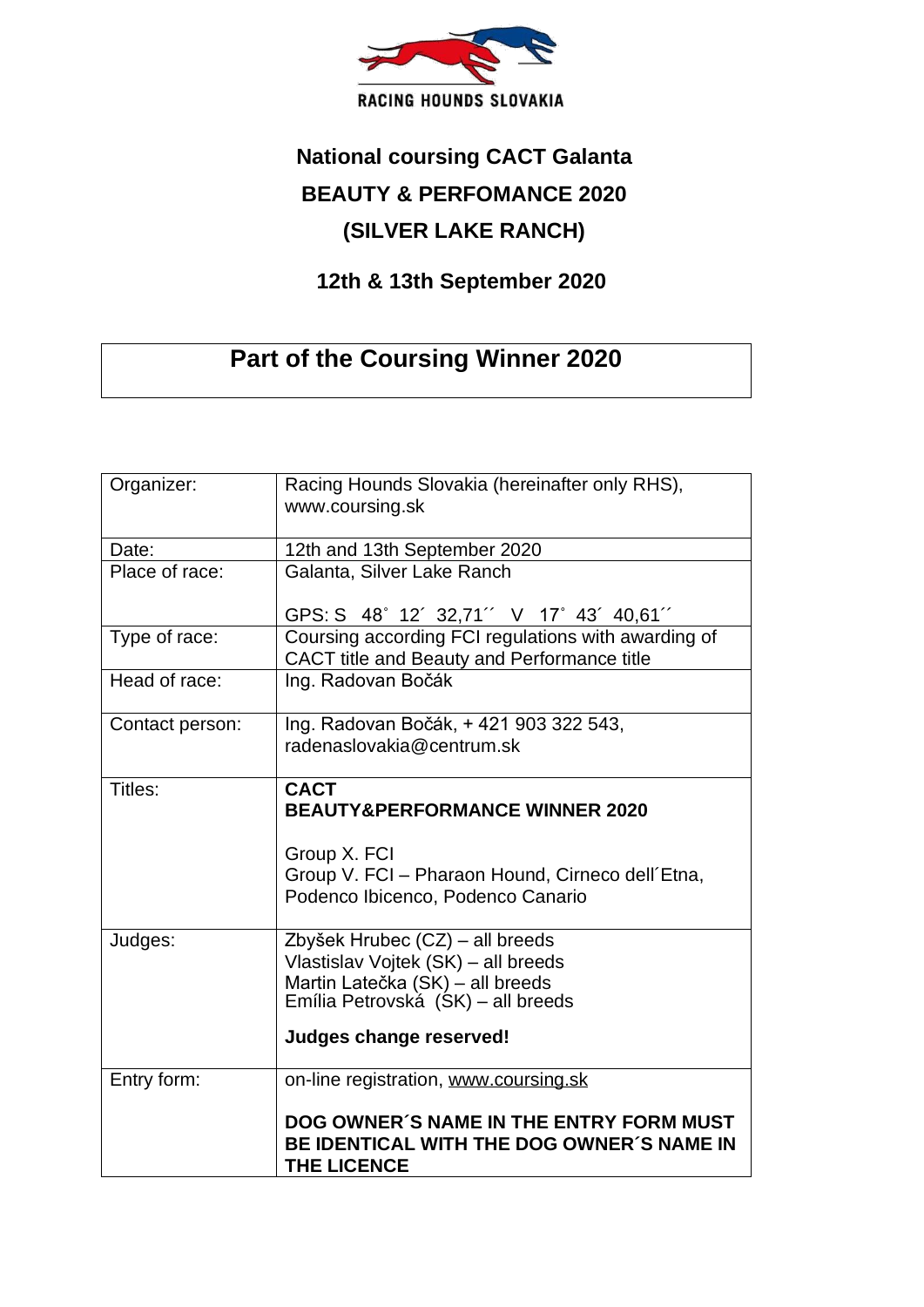| Entry deadle:                      | 6th September 2020 o till midnight                                                                                                              |
|------------------------------------|-------------------------------------------------------------------------------------------------------------------------------------------------|
| Entry fees:                        | RHS NON-MEMBER: 1st dog 30 EUR, 2nd and 3rd<br>dog 27 EUR, from the 4th dog 17 EUR                                                              |
|                                    | RHS MEMBER: 1st dog 25 EUR, 2nd and 3rd dog 20<br>EUR, from the 4th dog 12 EUR                                                                  |
|                                    | <b>REGITRATION AFTER ENTRY DEADLINE: 35 EUR</b><br>RHS non-member, 30 EUR RHS member                                                            |
|                                    | Payment untill entry deadline ONLY to the RHS bank's<br>account:                                                                                |
|                                    | IBAN SK44 0200 0000 0014 3253 0851<br>BIC: SUBASKBX, Všeobecná úverová banka<br><b>Owner: Racing Hounds Slovakia - RHS</b>                      |
|                                    | Variable sign: 12020                                                                                                                            |
|                                    | Note: dog owner's name                                                                                                                          |
|                                    | Payment in cash in the day of coursing is NOT<br><b>POSSIBLE</b>                                                                                |
| Prizes:                            |                                                                                                                                                 |
|                                    | $1st - 6th place$<br>Best in field<br>Beauty and Performane Winner                                                                              |
|                                    |                                                                                                                                                 |
| Schedule:                          | Saturday, 12th September 2020:<br>Wolfhound, Afgan<br>Irish<br>Hound, Borzoi,<br>Italian<br>Greyhound (PLI), Italian Greyhound (PLI) - national |
|                                    | class, Magyar Agar, Saluki, Sloughi                                                                                                             |
|                                    | Sunday, 13th September 2020:                                                                                                                    |
|                                    | Whippet, Whippet - national class, Azawakh, Galgo                                                                                               |
|                                    | Espanol, Chart Polski, Deerhound, Greyhound                                                                                                     |
|                                    | FCI V group - Pharaon Hound, Cirneco dell' Etna,<br>Podenco Ibicenco, Podenco Canario                                                           |
|                                    | <b>CHANGE OF THE BREEDS ORDER RESERVED !!</b>                                                                                                   |
|                                    | IN CASE OF LOW TURNS UPS OF THE DOGS ON<br>THE SATURDAY, THE SUNDAY BREEDS WILL BE<br><b>RESCHEDULED TO SATURDAY!</b>                           |
|                                    | $7:00 - 8:00$ am                                                                                                                                |
| Registration,<br>veterinary check: |                                                                                                                                                 |
| Start of the race:                 | 8:30 am                                                                                                                                         |
|                                    |                                                                                                                                                 |
| End of the race,<br>results:       | Saturday: 6:00 pm<br>Sunday 6:00 pm                                                                                                             |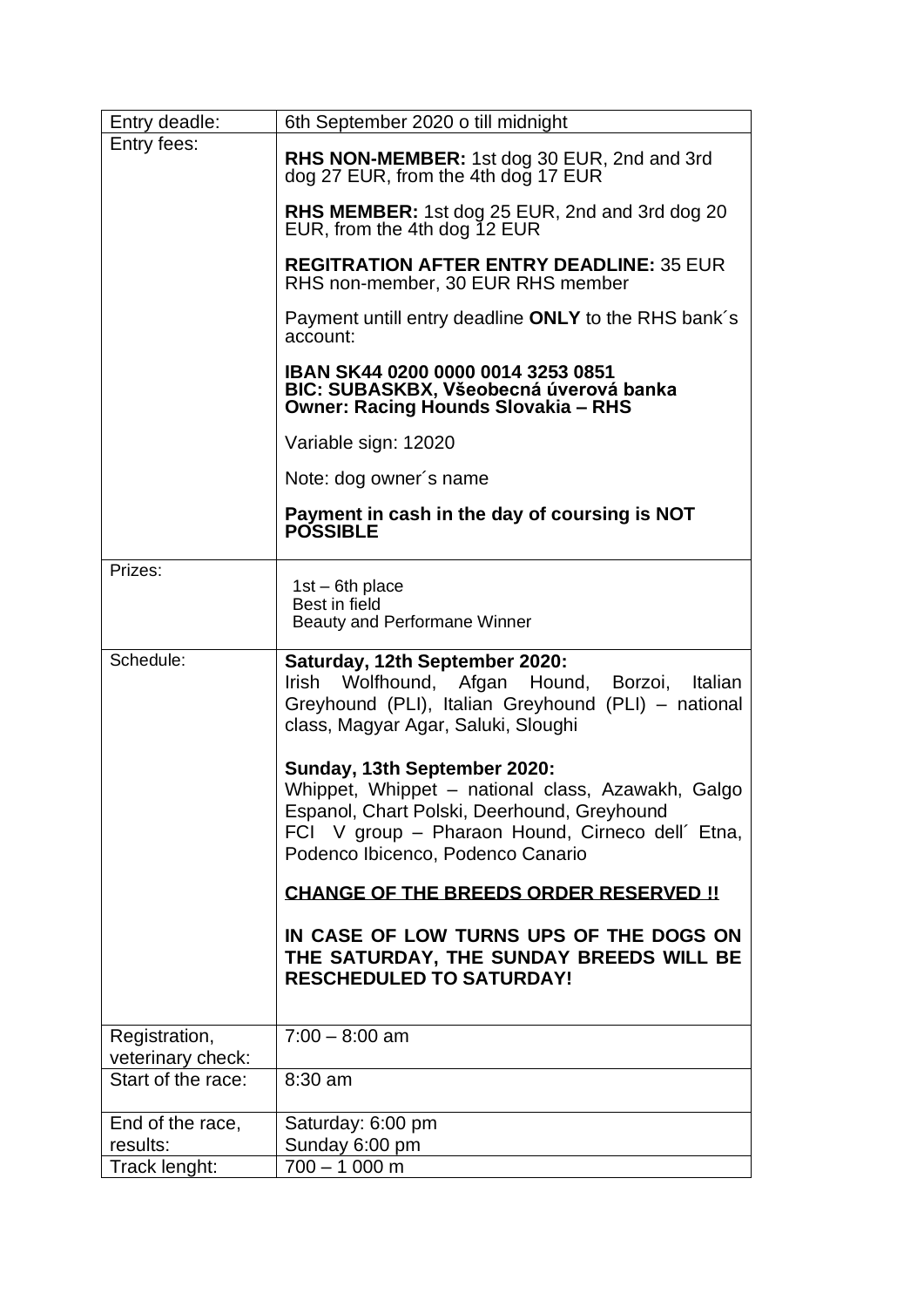| Track type and<br>surface                                                   | Natural terrain, grass, pasture                                                                                                                                                                                                                                                                                                                                                                                                                                                                                                                                              |
|-----------------------------------------------------------------------------|------------------------------------------------------------------------------------------------------------------------------------------------------------------------------------------------------------------------------------------------------------------------------------------------------------------------------------------------------------------------------------------------------------------------------------------------------------------------------------------------------------------------------------------------------------------------------|
| Technique of<br>pulling the lure:                                           | Infinity motor reel, pulleys                                                                                                                                                                                                                                                                                                                                                                                                                                                                                                                                                 |
| Conditions of<br>participation:                                             | Each dog entered to this race must have a valid racing<br>or coursing licence. All competitors must carefully<br>follow the race schedule, so the trouble free progress<br>of the race can be ensured. The FCI judging system is<br>used.                                                                                                                                                                                                                                                                                                                                    |
| Jackets and<br>muzzles:                                                     | Racing jackets in red and white colour without<br>numbers. Muzzles are required for all breeds!                                                                                                                                                                                                                                                                                                                                                                                                                                                                              |
| Race schedule:                                                              | Selection of pairs of dogs for the first fun is done by the<br>random selection. In case of an uneven number of<br>entries the organizers will try to find a companion dog,<br>where possible, to avoid a solo run. In the second<br>round, the dogs will be arranged upwardly by the score<br>of the first run.<br>In case there are less than 3 dogs on the start from<br>each sex, males and females run together.                                                                                                                                                        |
| Protest:                                                                    | The protesting person must pay a fee of 100 EUR to<br>the race organizer. If the protest is legitimate and<br>justified this fee will be paid back. The Lure Coursing<br>Director, in conjunction with the judges, is authorized to<br>reject the protest. The organizer will write a Courisng<br>report about the race and send it to the Coursing<br>Committee together with the protest description and its<br>solution / resuls. It is not possible to give a protest<br>against the judge's decisions.                                                                  |
| Veterinary:                                                                 | MVDr. Bohuslava Miškovičová                                                                                                                                                                                                                                                                                                                                                                                                                                                                                                                                                  |
| Veterinary and<br>dopping control<br>officier:<br>Veterinary<br>conditions: | MVDr. Petra Hřebíčková<br>1. Every dog on the start must have valit passport.<br>2. Every dog on start must have valid vaccination<br>against rabbies not less than 21 days before<br>coursing and not longer as producer on used<br>rabbies vaccination allows<br>3. Every dog must have valid vaccination for<br>distemper, parvovirosis, leptospirosis,<br>and<br>contagious liver inflammation not less than 21<br>days and not more than 1 year<br>4. Dogs older than 6 years and dogs younger than<br>2 years must pass the veterinary check before<br>the second run. |